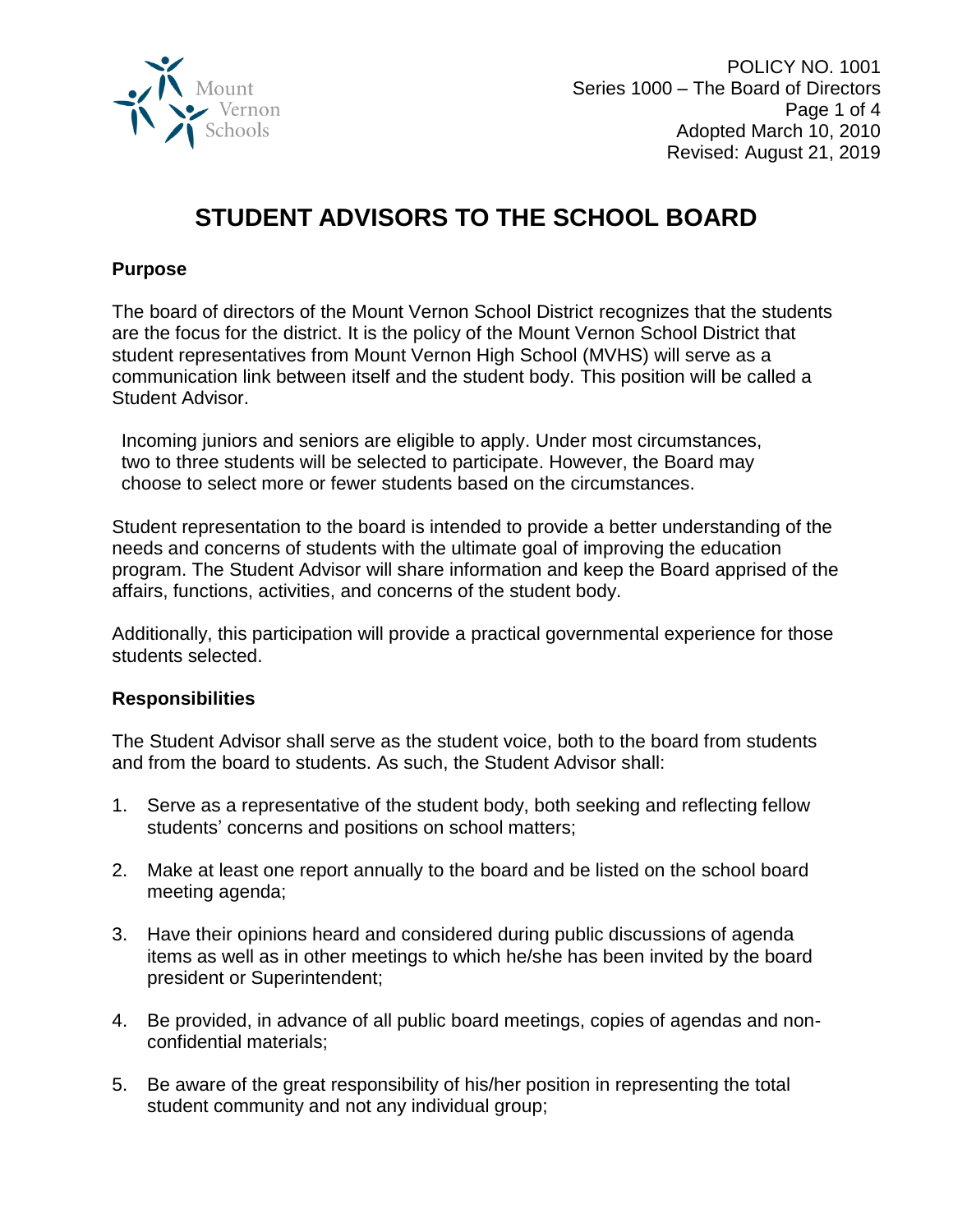- 6. Act only when the board is in session unless authorized by the board to perform a specific assignment;
- 7. Meet with student government representatives and other interested student groups to discuss policies, actions and decisions that affect students;
- 8. Be willing and able to attend all meetings except those sessions under the Public Agency Open Meeting Law of 1974 defined as executive sessions concerning specific personnel matters, including but not limited to employee performance, student discipline hearings, negotiations and grievances, as well as consideration of the sale or transfer of property and/or any other matter permitted to be discussed by the board of directors in closed executive session;;
- 9. Be a non-voting participant of the board of directors;
- 10. Report any absences from the general meeting to the Superintendent or designee;
- 11. Sit at the board table along with other board members.

# **Eligibility Requirements**

- 1. MVHS will allow any eligible sophomore or junior student to apply to be a Student Advisor to the board of directors for the following school year. Typically the board will select at least one rising (1) junior and one (1) rising senior to serve as advisors. However, based on the circumstances, they may choose to select more or less students for these positions.
- 2. The student must meet the following criteria in order to qualify for the position.
	- a. A cumulative GPA of 3.0 or higher;
	- b. Exhibit characteristics of good citizenship and leadership, with no significant discipline history within the past year;
	- c. Record of good school attendance and punctuality;
	- d. Commit to attend all assigned meetings;
	- e. Be enrolled full time at MVHS (Running Start and Skills Center students are eligible to be Student Advisors providing they are enrolled at least .5 of the day at MVHS);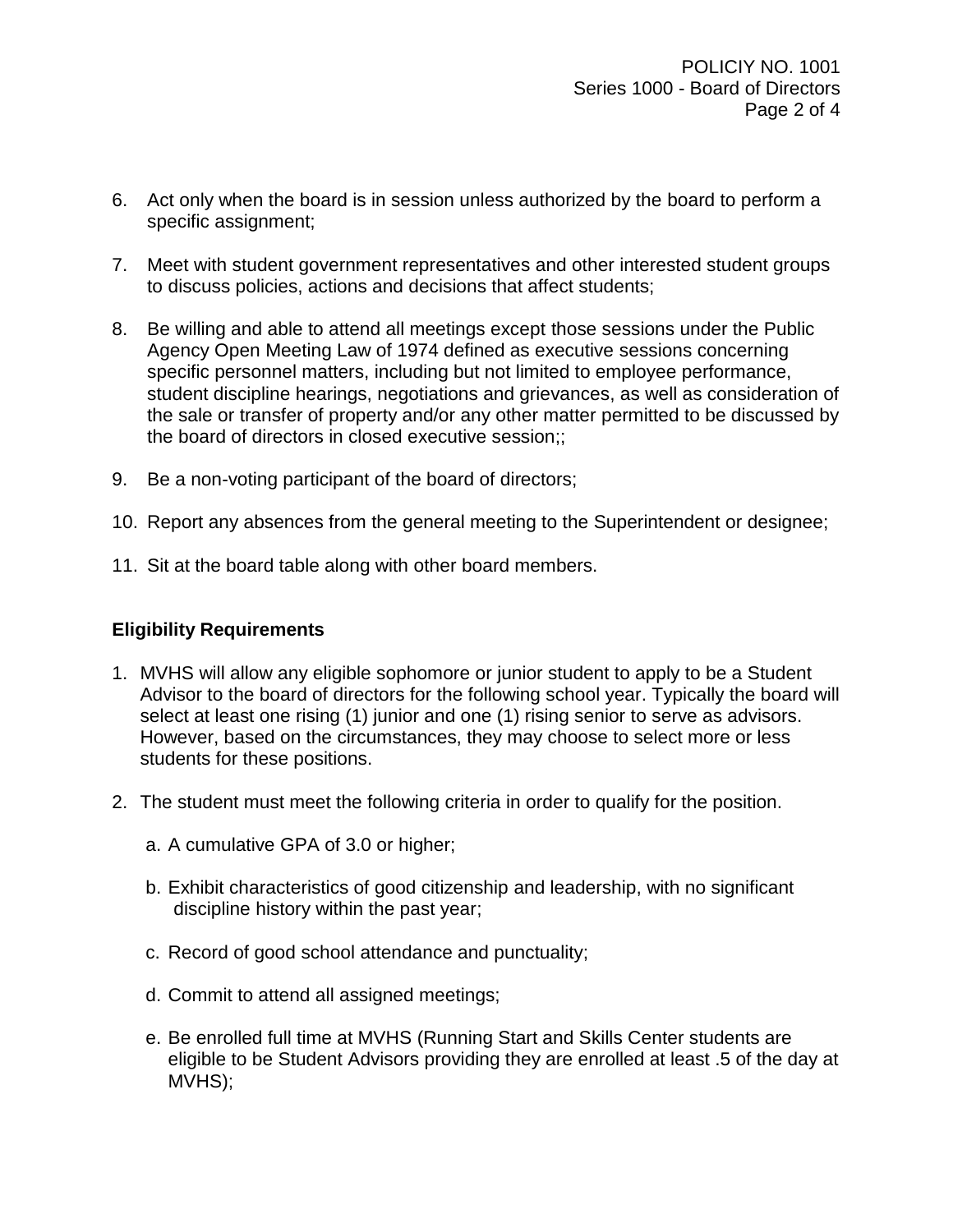f. Be on track to graduate.

## **Selection Process**

- 1. Junior and sophomore students who desire to serve as a Student Advisor during the next school year shall secure an election packet as follows plus prepare a written essay:
	- a. Eligibility requirement and job description;
	- b. Petition: The petition requires 30 student signatures and two teacher/ administrative signatures supporting the student's candidacy;
	- c. Commitment form;

Essay: A written essay of no more than 250 words is required describing the candidate's interest for serving as a Student Advisor to the board.

- 2. The preferred timeline for the application process will be:
	- a. First Friday in March: Application packets available to MVHS eligible students. The student representative candidate will submit a completed packet to the MVHS Leadership Team or the main office at MVHS.
	- b. April: The MVHS Leadership Team, in their April meeting, will review applications and submit no more than five (5) names to the board of directors (representing sophomore and junior grade levels).
	- c. April–May: The board of directors interviews potential candidates and determines the finalists to be named as Student Advisors to the board.

# **Term of Office**

- 1. The Student Advisors will serve a one (1) year term. Terms will begin on September 1 and end on June 30.
- 2. The selected Student Advisors shall try to observe board meetings in June, and then take their respective seats at the first official board meeting in September.

#### **Dismissal**

The failure or inability of the Student Advisor to fulfill the responsibilities of the office, or the Student Advisor discrediting the integrity of the Mount Vernon School District or its